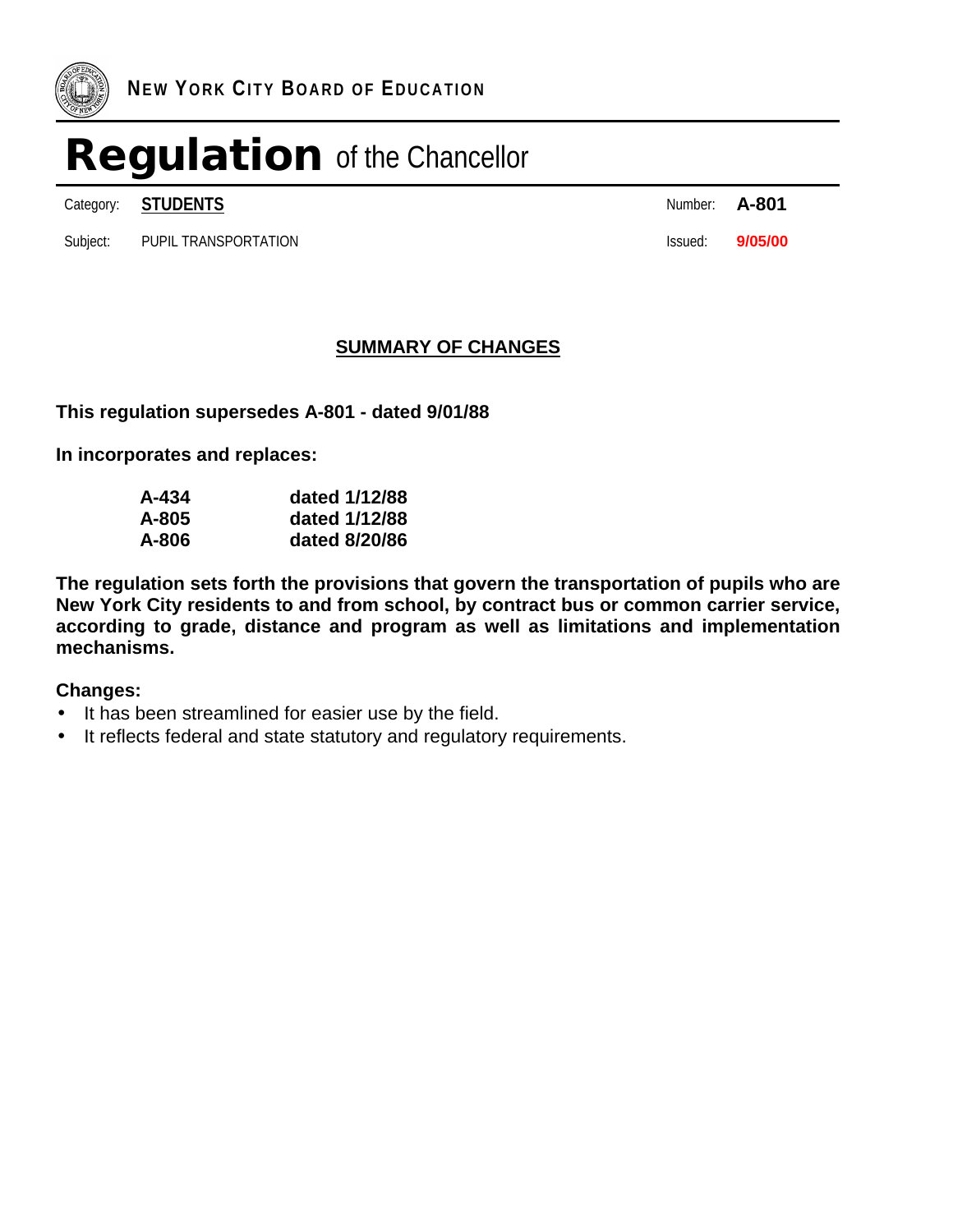

Category: **STUDENTS** Number: **A-801** 

Subject: PUPIL TRANSPORTATION **Page:** 1 of 17

Issued: **9/05/00** 

### **ABSTRACT**

This Regulation consolidates four (4) Chancellor's Regulations Concerning Pupil Transportation: A-434, A-801, A-805 and A-806, into one Regulation A-801.

The four (4) Chancellor's Regulations concerning Pupil Transportation have been consolidated as follows:

- 1. A-801 "Pupil Transportation" changed to A-801 Section 1 "General Education Pupil Transportation Policies, Procedures and Eligibility Requirements"
- 2. A-805 "Transportation of Special Education Pupils by Bus" changed to A-801 Section 2 "Special Education Pupil Transportation Policies, Procedures and Eligibility Requirements"
- 3. A-434 "Behavior of Children on Buses" changed to A-801 Section 3 "Behavior of Students on School Buses"
- 4. A-806 "School Bus Safety Drill" changed to A-801 Section 4 "School Bus Safety Drills"
- 5. A-801 paragraph 5 "Inquiries" changed to A-801 Section 5 "Inquiries"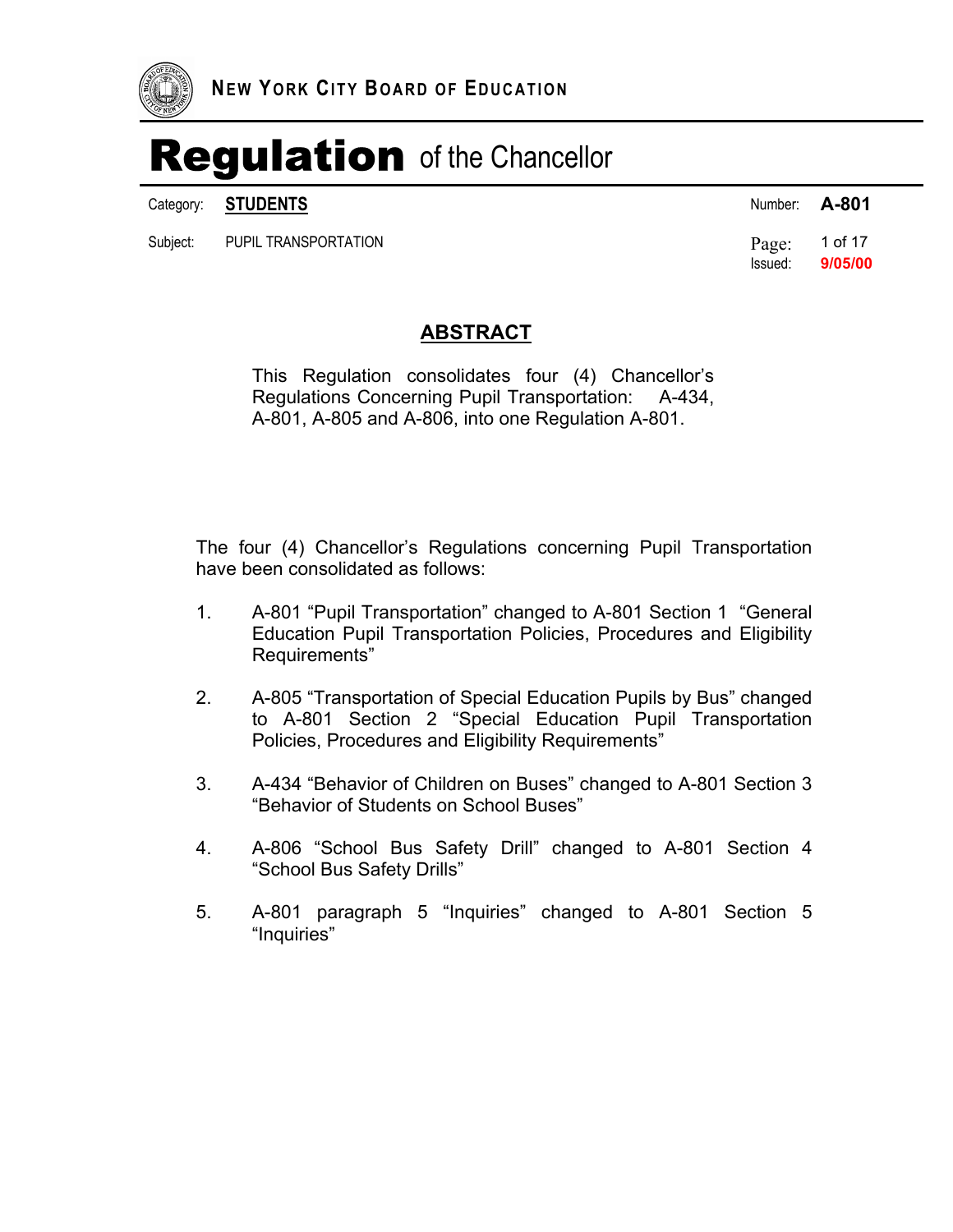

Category: **STUDENTS** 

Subject: PUPIL TRANSPORTATION **Page:** 2 of 17

| Number: | A-801 |  |  |
|---------|-------|--|--|
|         |       |  |  |

Issued: **9/05/00** 

### **SECTION 1. GENERAL EDUCATION PUPIL TRANSPORTATION POLICIES, PROCEDURES AND ELIGIBILITY REQUIREMENTS**

The transportation regulations contained herein provide students who are New York City residents with pupil transportation to and from school by contract bus or common carrier service according to grade, distance and program. Implementation mechanisms and limitations are part of these regulations.

### **1. TRANSPORTATION POLICY**

Pupil transportation policies are to be strictly enforced at the district and school level. This includes the submission to the Office of Pupil Transportation (OPT) of all documentation for transportation service. Penalties may be assessed against districts and/or schools where schools have been found in non-compliance with eligibility policies, MetroCard distribution and safekeeping and accounting procedures. Penalties may include deducting funds from a district's budget to cover losses to the Board of Education due to non-compliance. In the case of non-public schools, MetroCards for future semesters may be withheld until the Board of Education is reimbursed for its losses.

The Director of the Office of Pupil Transportation will make the final determination as to the mode of transportation to be provided to each student. Transportation modes are defined as follows:

COMMON CARRIER – Public transit bus or subway using a MetroCard between closest stop to home and closest stop to school.

CONTRACT CARRIER - Service by yellow school bus under contract to the Board of Education, between stops designated by the Office of Pupil Transportation and the school.

FREE FARE - The student does not contribute to the cost of the fare.

HALF FARE - The student contributes half of the cost of the fare. The half fare MetroCard is good for surface transportation only and is entirely subsidized by NYCT. It is an alternative to students when they are unable to walk (i.e. inclement weather) to school. This program is a benefit for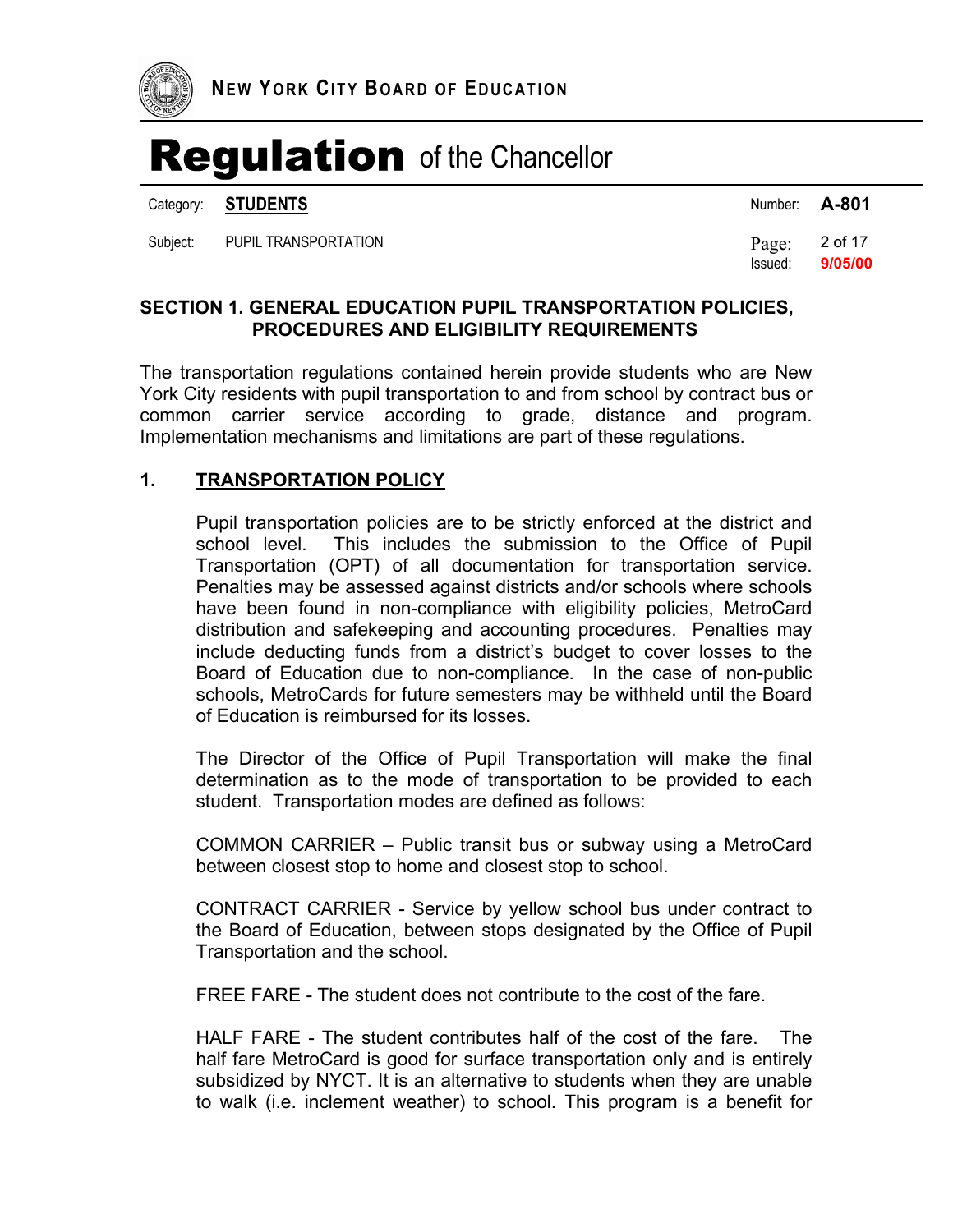

Category: **STUDENTS** Number: **A-801** 

| Subject: | PUPIL TRANSPORTATION |  | Page: $3$ of 17 |
|----------|----------------------|--|-----------------|
|----------|----------------------|--|-----------------|

| inumber: | A-OU I  |
|----------|---------|
| Page:    | 3 of 17 |

Issued: **9/05/00** 

students provided by the City of New York and is not a required service mandated by the State or Federal governments.

METROCARD - Plastic laminate card with a ten-digit serial number imprinted on the reverse side of the pass near the magnetic tape. Swipe card will provide up to three trips per student per day; unless additional trips are authorized by the school principal, Executive Director of OPT and NYCT. MetroCard will be issued as a free fare combination bus and subway pass (where the transfer from surface to rapid during one commute is considered one trip) and half fare surface (bus only) pass.

#### **2. ELIGIBILITY REQUIREMENTS**

| 2.1 | Grades K - 2    | Pupils in grades $K - 2$ are eligible for<br>free transportation if they reside $\frac{1}{2}$ mile<br>or more from their school.                         |
|-----|-----------------|----------------------------------------------------------------------------------------------------------------------------------------------------------|
|     |                 | Pupils in grades K - 2 are eligible for half<br>fare transportation if they reside less<br>than 1/2 mile from their school.                              |
| 2.2 | Grades $3-6$    | Pupils in grades 3-6 are eligible for free<br>transportation if they reside one mile or<br>more from their school.                                       |
|     |                 | Pupils in grades 3 - 6 are eligible for half<br>fare surface transportation if they reside<br>one half mile and less than one mile<br>from their school. |
| 2.3 | Grades $7 - 12$ | Pupils in grades 7 - 12 are eligible for<br>free fare privileges on public transit<br>facilities if they reside 1 1/2 miles or<br>more from school.      |
|     |                 | Pupils in grades 7 - 12 are eligible for                                                                                                                 |

Pupils in grades 7 - 12 are eligible for half fare surface transportation if they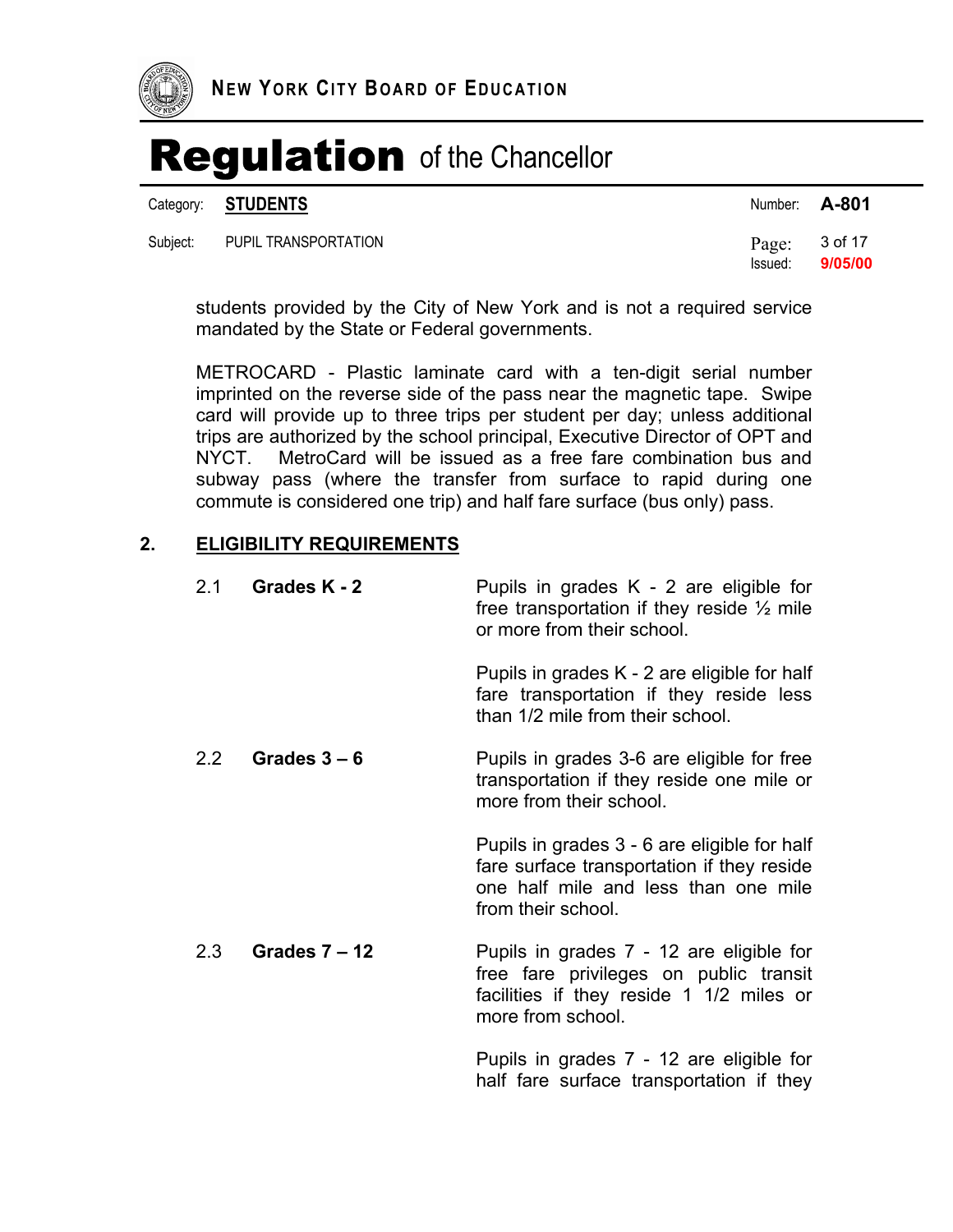

|          | Category: <b>STUDENTS</b> | Number: <b>A-801</b>       |         |
|----------|---------------------------|----------------------------|---------|
| Subject: | PUPIL TRANSPORTATION      | Page: $4$ of 17<br>Issued: | 9/05/00 |

reside one half mile and less than one and one half miles from their school.

In a small number of cases where public transit facilities are inadequate or unavailable, exceptions may be granted by the Office of Pupil Transportation to allow the use of existing contract bus service provided for children in elementary grades by pupils in grades 7 and 8. All such pupils must be otherwise eligible by meeting the distance criteria.

- 2.4 **Temporary Shelter** Pupils in grades K 12 who have been placed in temporary housing (homeless shelters, hotels, etc.) by public authorities are exempt from age and distance requirements for so long as they reside in that temporary housing. At any time that a student is placed in temporary housing a request for emergency transportation can be placed immediately with the Office of Pupil Transportation. All subsequent requests for the student's transportation must follow normal pupil documentation procedures.
	- 2.5 **Special Education** Students designated as Special Education by the Committee on Special Education are exempt from the minimum grade and distance requirement. Special Education students must also fall within the age guidelines stipulated in the most recent Office of Pupil Transportation General Education Transportation Manual.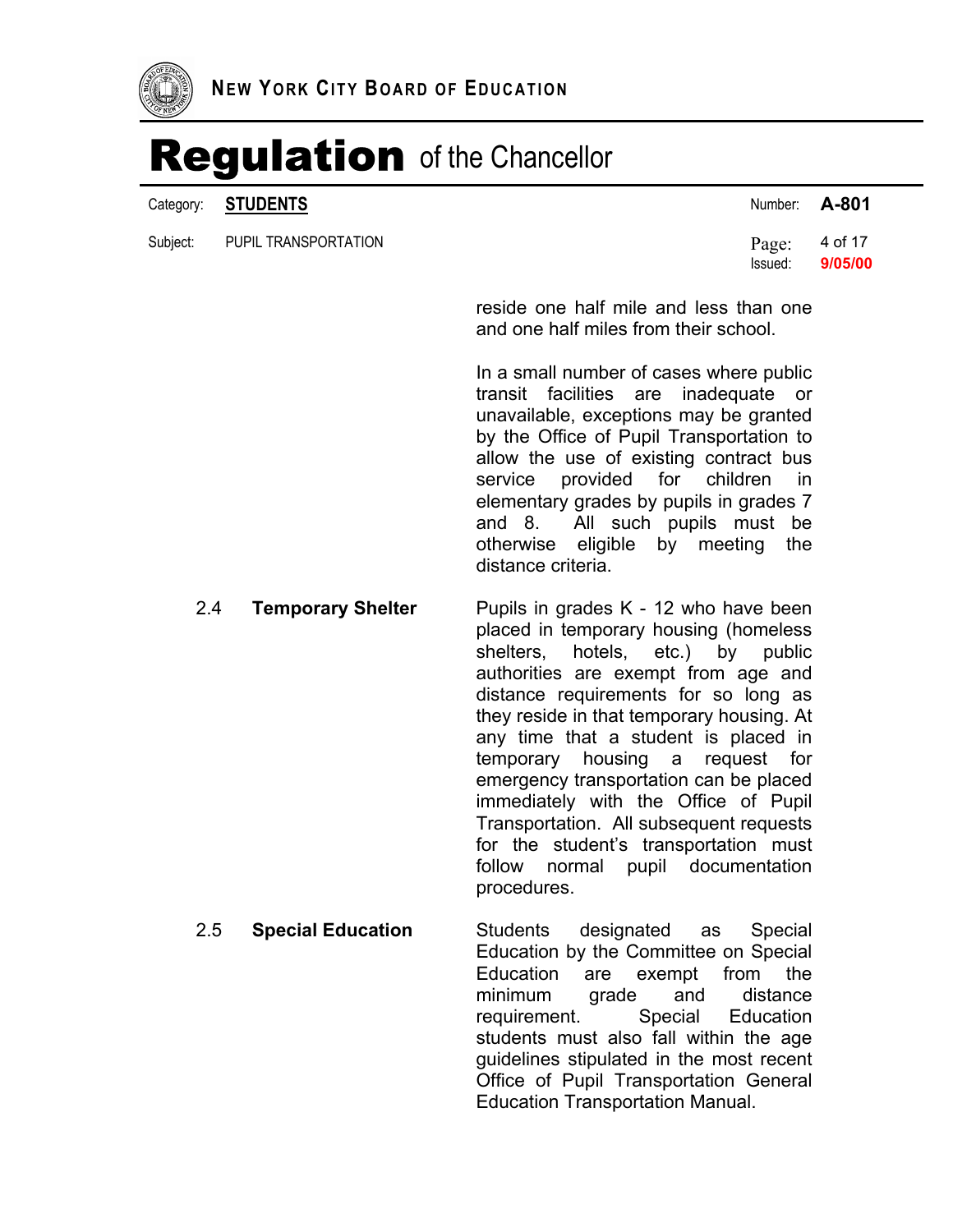

Category: **STUDENTS** Number: **A-801** 

Subject: PUPIL TRANSPORTATION **Page:** 5 of 17

Issued: **9/05/00** 

### **3. SPECIFIC CRITERIA AND PROCEDURES TO BE FOLLOWED FOR PUPILS RIDING PUBLIC TRANSIT**

### 3.1 Public Transit Carriers on which MetroCard criteria and Procedures apply

The public carriers include: New York City Transit (NYCT), Staten Island Rapid Transit (SIRTA), Command Bus Corp., Green Bus Lines, Jamaica Bus Co., Queens Surface Transit and Tri-boro Corp.

#### 3.2 Public Transit MetroCards to be Utilized by Each Grade Level

- **Grades K 6** These pupils will receive from the school either a free or half fare general education or full fare special education MetroCard good for the fall or spring semesters.
- **Grades 7 12** Pupils in this category will be issued a free or half fare general education or full fare special education MetroCard good for the fall or spring.
- **Grades K 12** Half Fare MetroCard: After contributing half of the cost, the half fare card will be good for free transfer privileges on franchise/ NYCT buses.

The elementary full fare MetroCard will be color coded to differentiate it from the high school full fare card and the all grade half fare card.

GOOD ON SUNDAY METROCARD PROVIDES PUPILS WITH THE SAME SERVICE BUT ON A SUNDAY THROUGH FRIDAY SCHEDULE.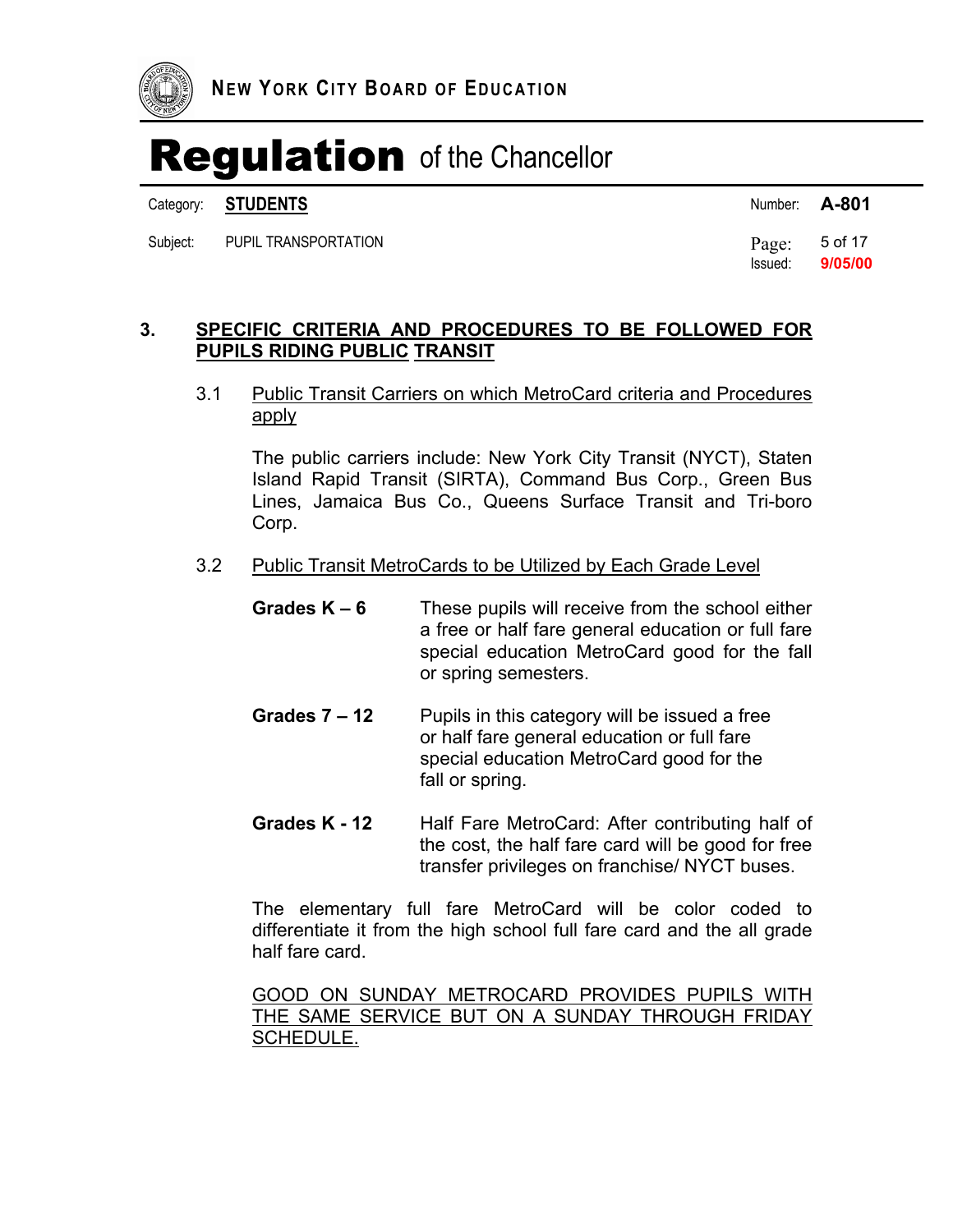

Category: **STUDENTS** 

Subject: PUPIL TRANSPORTATION **Page:** 6 of 17

| Number: | A-801 |
|---------|-------|
|         |       |

Issued: **9/05/00** 

#### 3.3 Request for Eligibility Checks

The Office of Pupil Transportation will evaluate all appeals to a pupil's calculated distance from their home to the school when there is a legitimate question concerning student eligibility. However, until the evaluation is completed and a decision reached, the pupil must abide by the original school decision concerning eligibility or by directives issued by the Office of Pupil Transportation. All decisions will be written and forwarded to the pupil's parent/guardian and school principal. Included in the written correspondence will be a copy of the designated walking route and subsequent appeal process.

### **4. SPECIFIC CRITERIA AND PROCEDURES TO BE FOLLOWED FOR PUPILS RIDING CONTRACT BUS**

- 4.1 Where contract school bus service is provided, no bus route shall exceed a total one way route length of 5 miles through all stop points.
- 4.2 No contract bus route will be established to serve less than the following minimums:
	- 4.2.1 Route for kindergarten students only: not less than 11 students.
	- 4.2.2 Route for students mixed grades: not less than 11 students.
	- 4.2.3 No contract bus route shall operate across borough or county lines.
	- 4.2.4 If a pupil has a MetroCard for public transportation, the pupil is not eligible to ride a contract bus.
	- 4.2.5 Contract bus service shall not be provided for special nonmandated programs which draw pupils from their regularly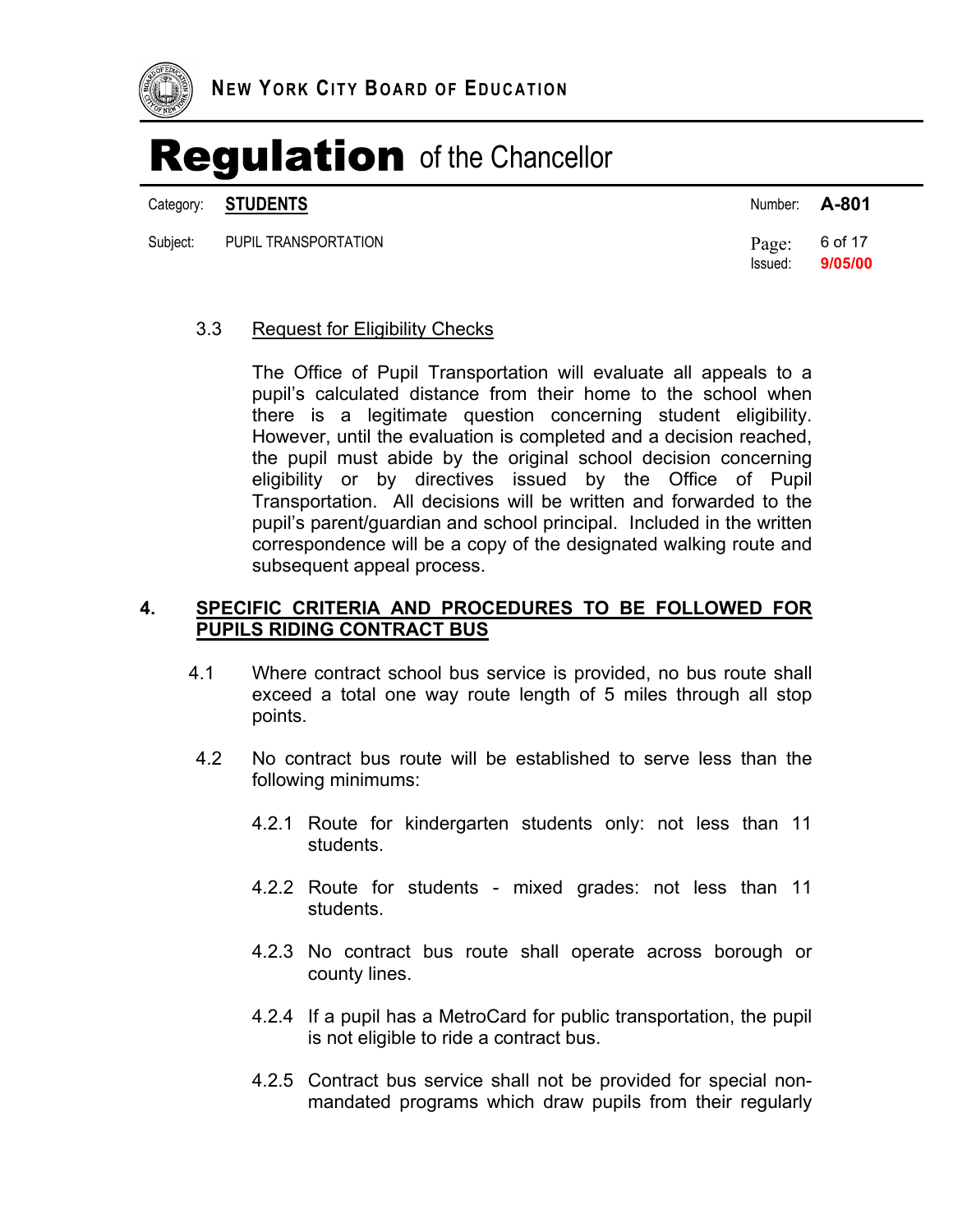

Category: **STUDENTS** Number: **A-801** 

| Subject: PUPIL TRANSPORTATION | Page: $7$ of 17 |
|-------------------------------|-----------------|
|                               | Issued: 9/05/00 |

zoned schools except for pupils attending approved programs for the gifted and talented. The Office of Pupil Transportation will, based on criteria and procedures contained in Chancellor's regulations, determine the type of transportation to be provided. The Community Superintendent, when selecting sites for these programs, will coordinate the selection of these sites with the Office of Zoning and Integration and the Office of Pupil Transportation. Every effort will be made to make maximum use of existing transportation facilities.

- 4.2.6 Requests for transportation that require the installation of new bus routes must be submitted to the Office of Pupil Transportation before April 1, for service beginning the following September.
- 4.2.7 The Office of Pupil Transportation is the only Board of Education unit authorized to establish new bus stops and routes.

Should a need develop for any changes in designated bus stops or routes principals are to direct correspondence to the Office of Pupil Transportation for review and possible establishment of new stops.

### **SECTION 2. SPECIAL EDUCATION PUPIL TRANSPORTATION POLICIES, PROCEDURES AND ELIGIBILITY REQUIREMENTS**

#### **I. INTRODUCTION**

- **A.** State Education Law mandates that the City School District provide transportation for special education children residing in New York City to and from the school they legally attend.
- **B.** The following regulations serve to delineate the key responsibilities of everyone involved in the movement of special education school children. This includes the Office of Pupil Transportation, the Community School Districts, the Division of Special Education, the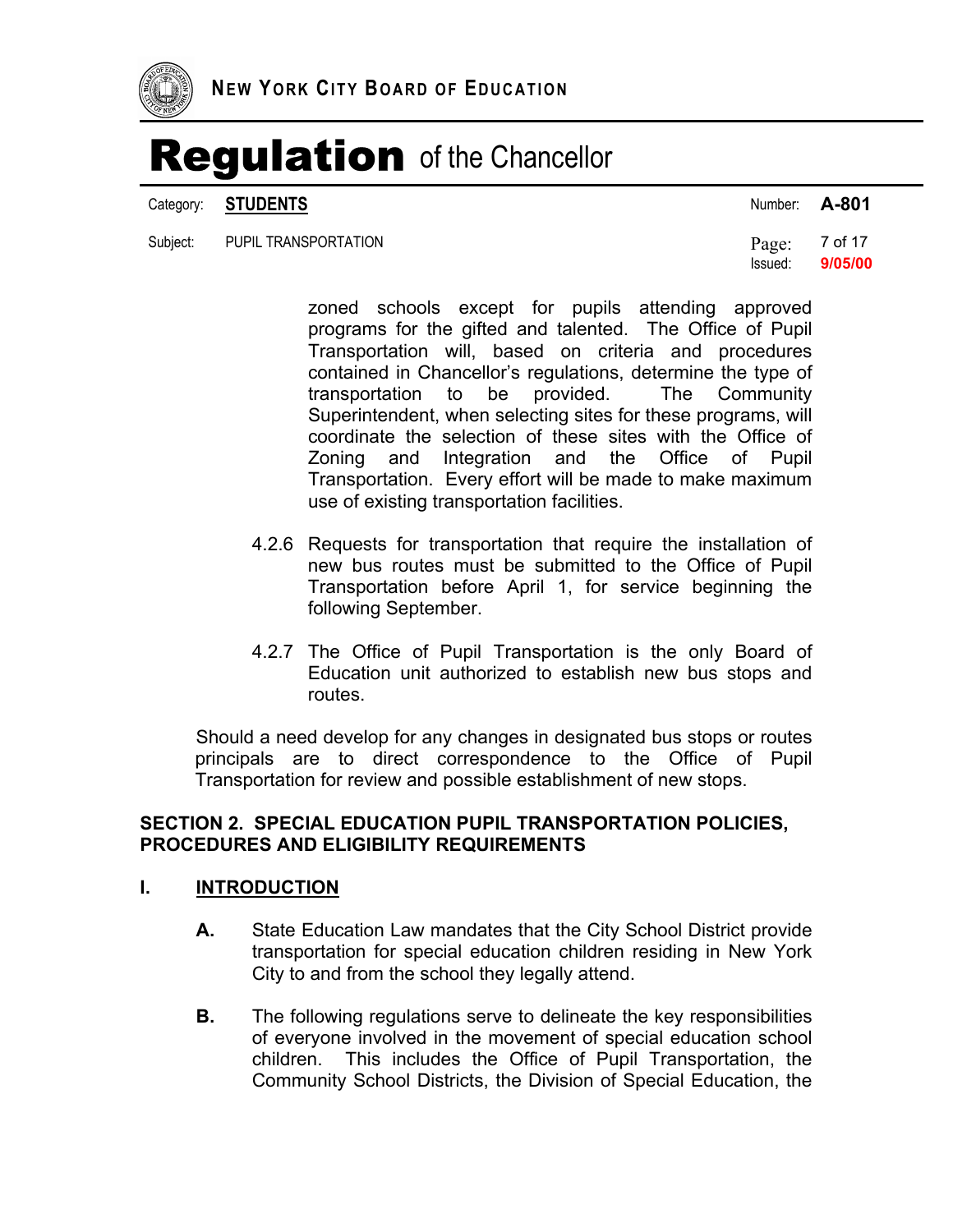

Category: **STUDENTS A-801** 

Subject: PUPIL TRANSPORTATION

| .     | .       |
|-------|---------|
| Page: | 8 of 17 |

Committees on Special Education, the bus companies, drivers, escorts, schools, parents, and children.

Issued: **9/05/00** 

### **II. SCHOOL RESPONSILBILITIES**

- **A.** The principal shall, in consultation with the driver, schedule three emergency drills during the school year.
- **B.** The teacher is to review regularly with the children in class all the safety rules to be followed on the bus including rules for boarding, riding, leaving, and conduct on the bus.
	- 1. Rules on boarding the bus:
		- a. Stay as far from the edge of the road as possible.
		- b. Let the bus come to a full stop before approaching the door of the bus.
		- c. Use the handrail to help keep your balance as you go up the steps, one at a time.
		- d. Report anything damaged on the bus (such as clamps for securing wheelchairs) to the driver as you leave.
	- 2. Rules while riding the bus:
		- a. Speak softly.
		- b. Get permission before opening a window and don't throw or put anything (such as hands, head, or arms) out of the window.
		- c. Don't talk to the driver while the bus is in motion, unless it is an emergency. The driver has to keep his or her mind on the road.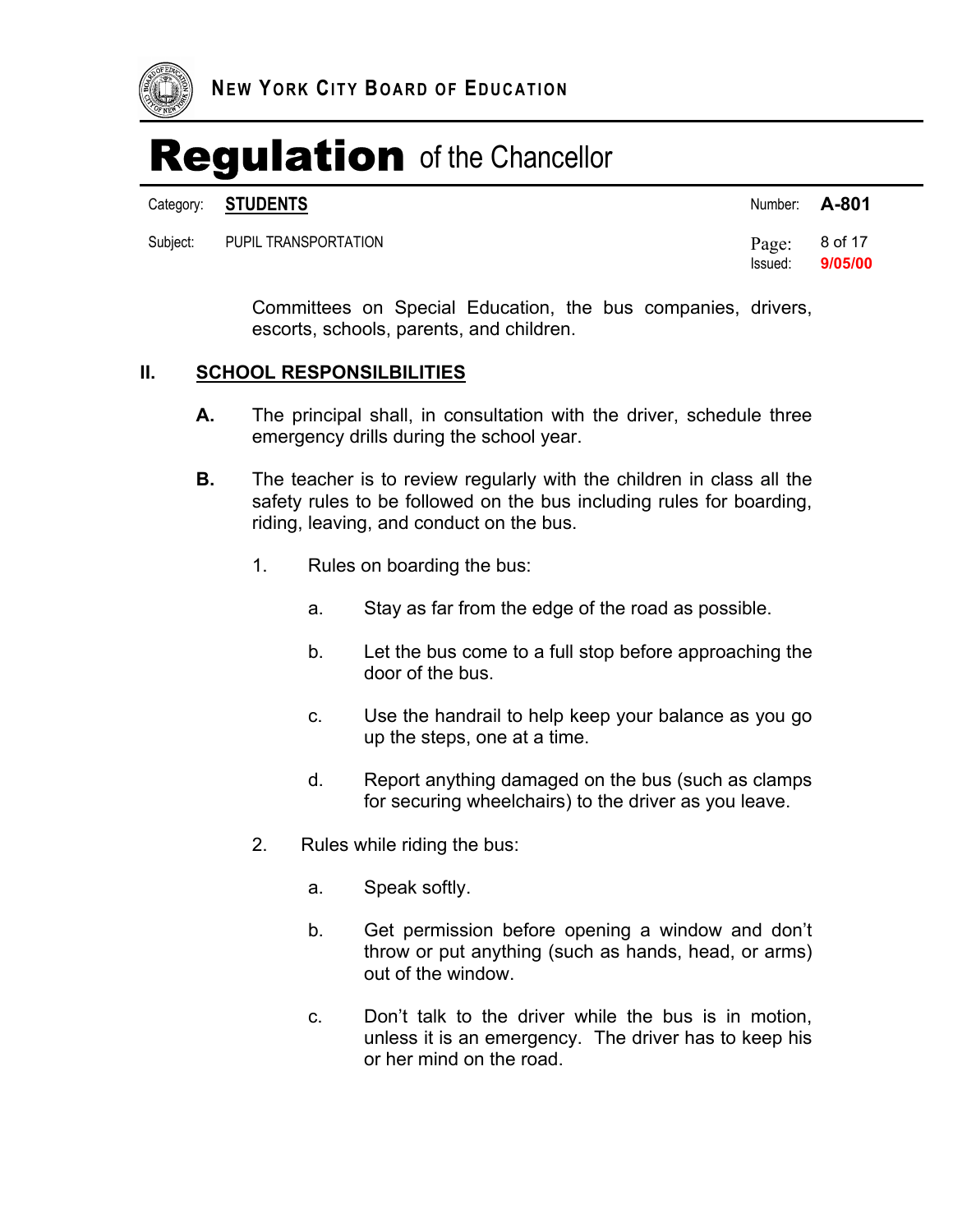

#### Category: **STUDENTS**

Subject: PUPIL TRANSPORTATION **Page:** 9 of 17

| A-801 |
|-------|
|       |

Issued: **9/05/00** 

- d. No talking at all when the bus comes to a railroad crossing, so the driver can hear any approaching train.
- e. Keep arms and legs out of the aisle, where they could trip or hurt somebody.
- f. Sit quietly in your seat until the trip is over and the bus has come to a full stop.
- g. Keep seat belt on until the bus comes to a halt at the school or home.
- 3. Rules for leaving the bus:
	- a. Stay seated until the bus comes to a full stop. The driver will tell you when to go.
	- b. Always use the handrail going up and down steps to protect yourself from falling.
	- c. Move away from the bus quickly. Stay clear of the rear wheels. Never reach back through a window.
- **C.** For procedures regarding misbehavior, refer to Section 4 of this Regulation regarding behavior of children on buses.
- **D.** The teacher shall advise parents of special education children to inform the bus escort of any medical problems that may affect child's well being on the bus (e.g. asthma, heart condition, diabetes, convulsions, etc.).
- **E.** The teacher or aide should check to be sure that an escort is on the bus when it arrives at the school. The Office of Pupil Transportation is to be notified immediately if no escort is on the vehicle.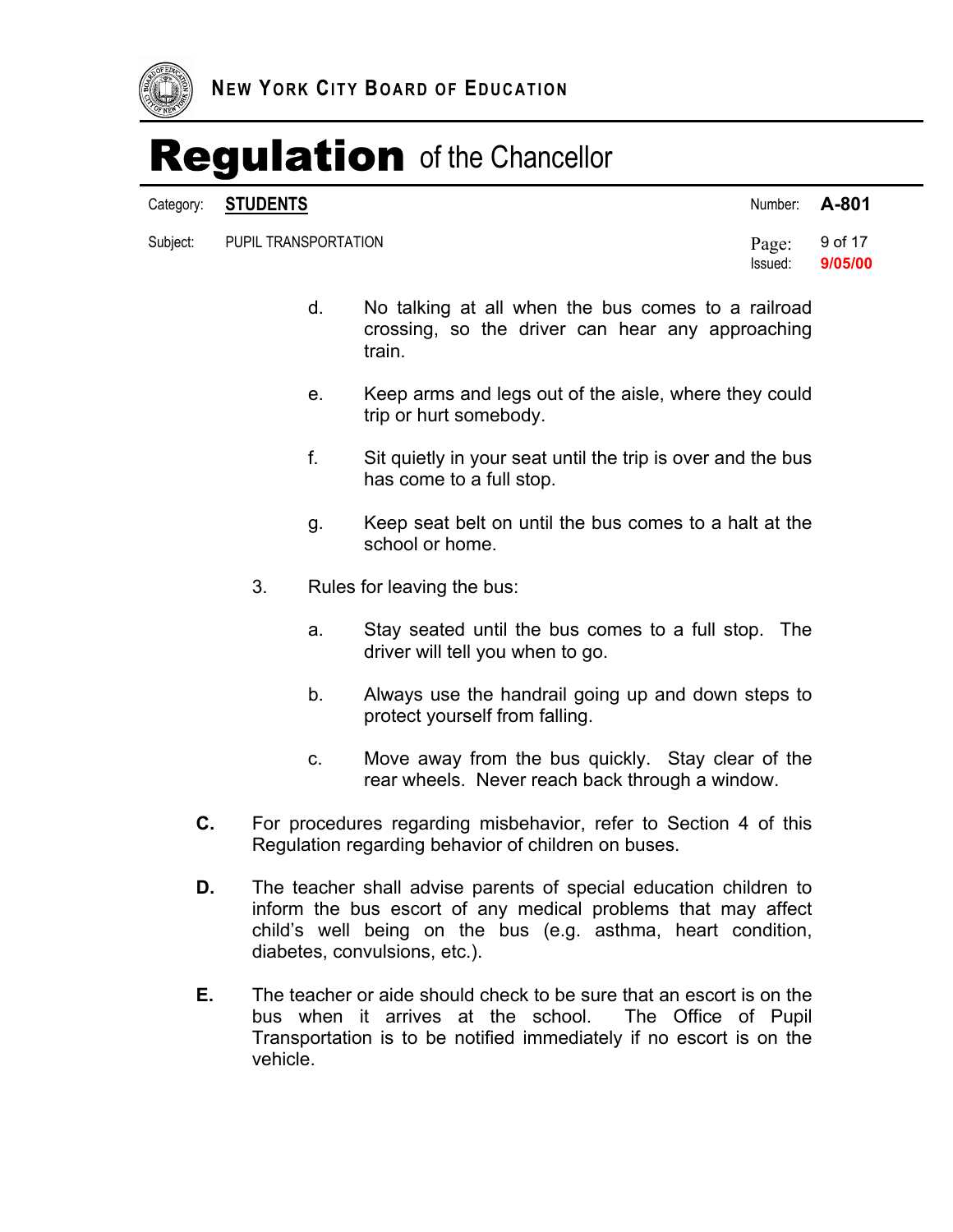

#### Category: **STUDENTS** Number: **A-801**

Subject: PUPIL TRANSPORTATION **Page:** 10 of 17

Issued: **9/05/00** 

- **F.** The principal of the school that the child attends will review all complaints about the bus service made by the parent. The principal will consult with the child's teacher. The principal will:
	- 1. Speak to the driver and/or the escort and try to resolve the problem.
	- 2. If the problem cannot be resolved in this manner, the principal shall contact the dispatcher at the appropriate bus company for a resolution.
	- 3. If no satisfactory response results, the "Violation Form" available from the Office of Pupil Transportation should be submitted to the Office. The special education supervisor should also be notified of actions taken. In case of an emergency, contact the Office of Pupil Transportation directly at **(718) 784-3313**.
	- 4. If the Office of Pupil Transportation or the bus company has not resolved the problem, contact the District Administrator of Special Education of the Community School District through the Community School District office.
- **G.** The teacher should not dismiss pupils from class prior to the regularly scheduled dismissal time.
- **H.** The teacher shall advise parents of the procedure whereby children who are not met by the parent or otherwise authorized person on their return home from school, are to be taken to the police station after the bus driver or escort has notified the garage dispatcher, unless the parent has signed a waiver of the need to have the child met.
- **I.** The special education supervisor should notify the district placement officer immediately when a child is transferred or discharged from the program or has had a change of address. The district placement officer will notify the Office of Pupil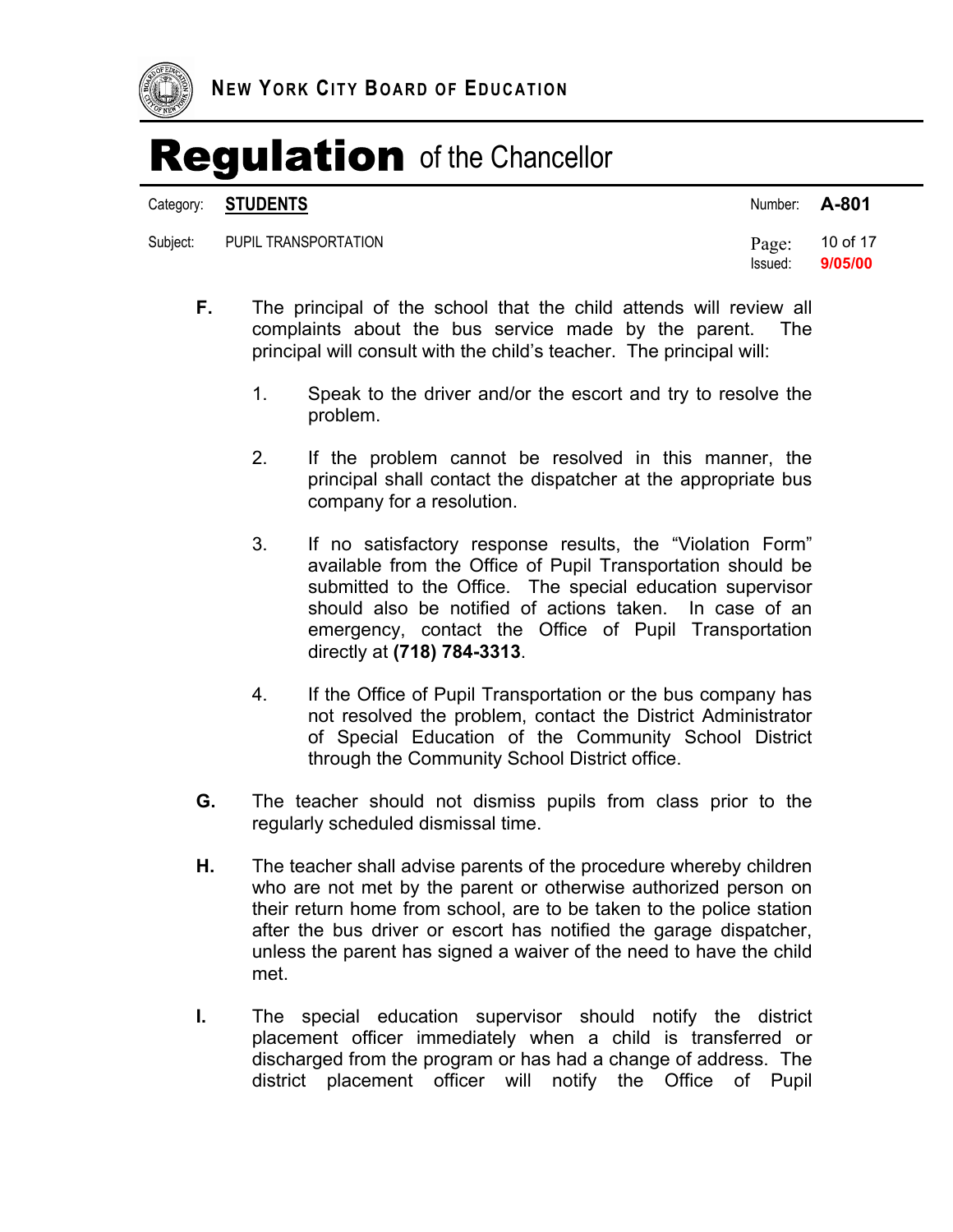

|          | Category: STUDENTS   | Number: A-801 |                             |
|----------|----------------------|---------------|-----------------------------|
| Subiect: | PUPIL TRANSPORTATION | Issued:       | Page: $11$ of 17<br>9/05/00 |

Transportation immediately, using the OPT 77 or the ATS System, of the change of pupil status.

**J.** The principal will inform parents of their responsibilities as outlined in section 3.

#### **III. PARENTS' RESPONSIBILITIES**

- **A.** On the first day of the school year, parents are to have their child ready at 7:00 a.m. During the school year, when a child is picked up for the first time, the Office of Pupil Transportation will notify the parent when the child should be ready. The bus company is required to provide curb-to-curb service.
- **B.** After the first day, the parent shall receive notice from the bus driver specifying the scheduled time of the pick-up and return for the child, the bus number, route number, name of the bus company and names of the driver and escort.
- **C.** The parent shall have the child ready on time so that no delay occurs for other children. The driver is not required to wait more than one minute for any child who is not ready at the pick-up point. The bus driver is forbidden to blow the bus horn.
- **D.** For the safety of all children on the bus, it is essential that parents advise their children to obey the following rules:
	- 1. All children must be seated on the bus at all times, with a seat belt fastened.
	- 2. Children are not permitted to lean out bus windows; hands and heads must be kept inside the bus at all times.
	- 3. Children should speak quietly on the bus and should not speak to the driver when the bus is in motion.
	- 4. Children should not throw objects inside the bus or out of the bus windows.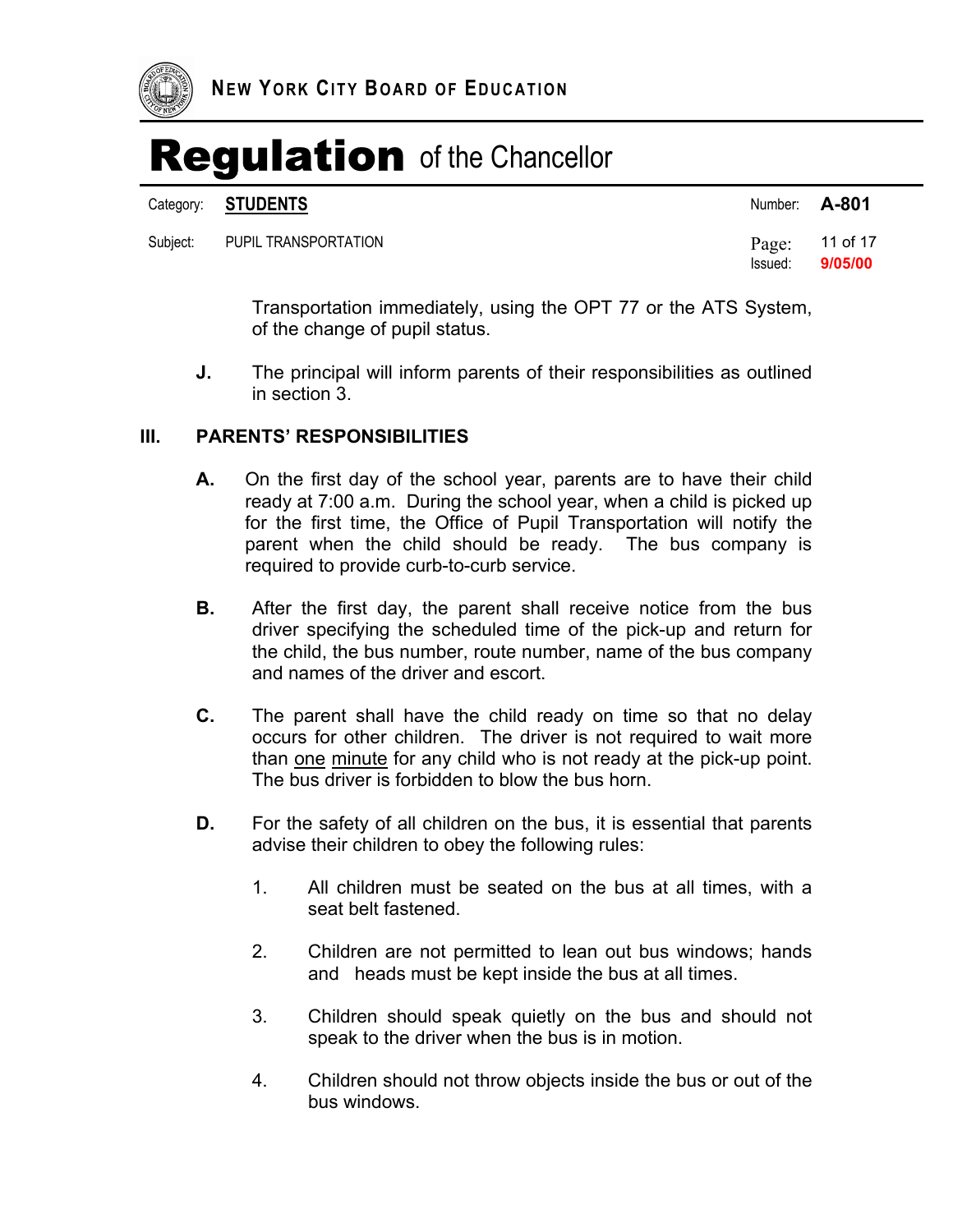

Category: **STUDENTS** Number: **A-801** 

| Subject: PUPIL TRANSPORTATION | Page: $12$ of 17<br>Issued: 9/05/00 |
|-------------------------------|-------------------------------------|

- 5. No hitting, spitting or fighting is allowed on the bus; no shoving is allowed when boarding or leaving the bus.
- 6. Children shall board and leave the bus one at a time.
- **E.** If the child has any medical problems which might affect his or her well-being on the bus, the parent shall inform the escort of the problem and of any action he or she should take in the event that action is required (medical problems might be asthma, heart condition, diabetes, convulsions, etc.).
- **F.** If parents have complaints about bus service, they should report these to the principal, who will notify the bus company and the Office of Pupil Transportation to resolve the problem. If the problem is not resolved within a reasonable time, parents should call the District Administrator of Special Education of the Community School District. (The District Administrator of Special Education may be contacted through the Community School District Office.)
- **G.** If the adult designated to receive the child is not present when the child is returned from the school by bus, the child may not be left with an unauthorized individual. The driver and/or escort are to notify the dispatcher immediately and take the youngster to the police station. A parent may elect to designate another family member, neighbor, etc. to receive the youngster and may further elect to permit the escort and driver to deliver their child without an authorized adult present to receive the child. In any case, such alternative designations by the parent must be given in writing by the parent or guardian to the principal and driver.
- **H.** In the case of inclement weather or strikes in the schools, parents should listen to their local radio station starting at 6:00 a.m. for announcements. Parents can also call (718) 392-8855 for weather and strike information.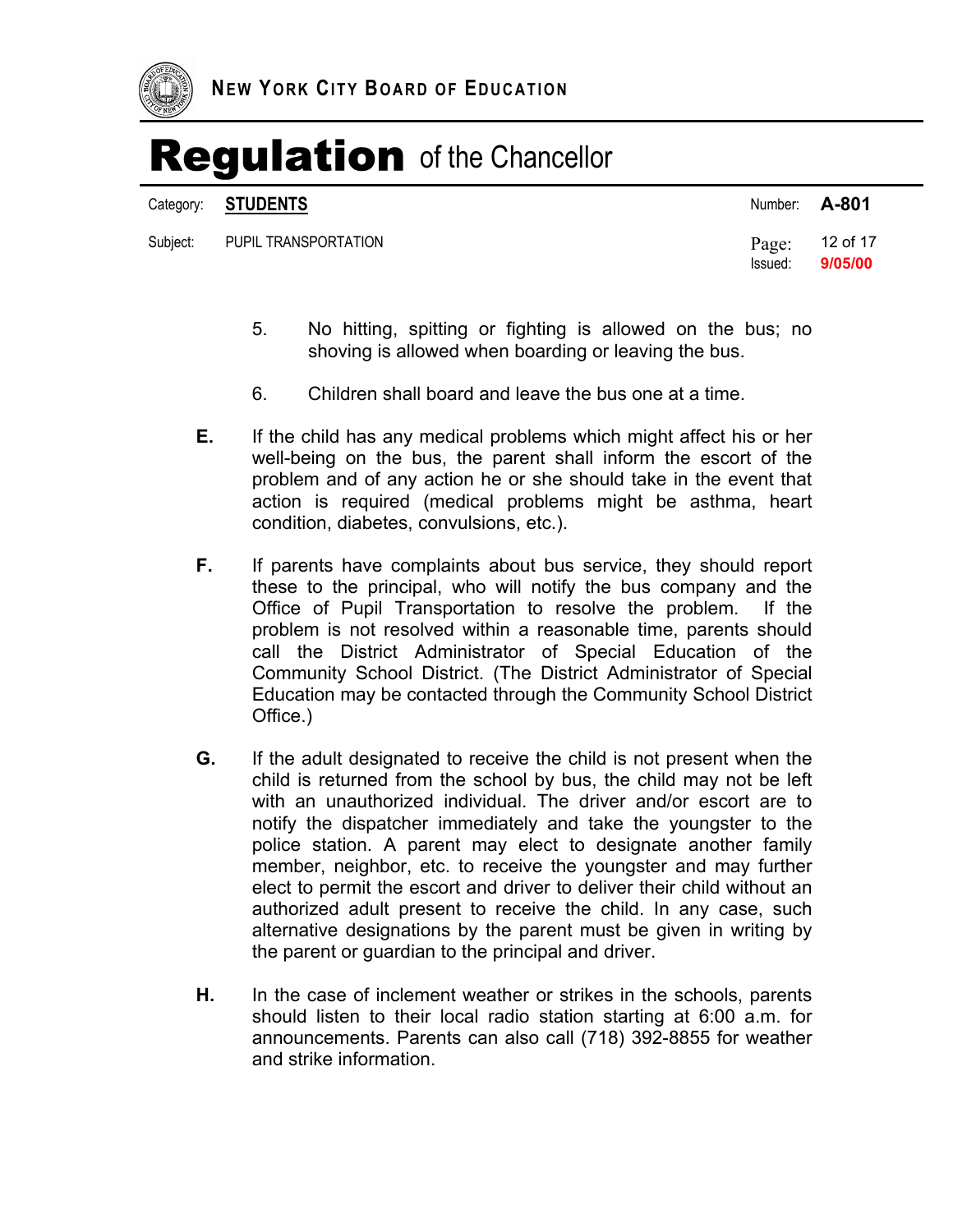

Category: **STUDENTS** Number: **A-801** 

Subject: PUPIL TRANSPORTATION **Page:** 13 of 17

Issued: **9/05/00** 

### **IV. BUS DRIVER AND ESCORT RESPONSIBILITIES**

- **A.** The driver and escort are responsible for monitoring pupil behavior on the bus.
- **B.** The escort will be responsible for administration of first aid in emergency situations.
- **C.** The escort is required to assist the child from the bus to the front door of the school.
- **D.** If the child is not met by the parent or otherwise authorized person on the return trip from school, the driver will notify the garage dispatcher and take the child to the police station. If a parent has signed a waiver so stating, the driver or escort may wait until the child has entered his or her home.

### **SECTION 3. BEHAVIOR OF STUDENTS ON SCHOOL BUSES**

#### **I. INTRODUCTION**

Good behavior is essential to the safety of all who ride the school bus. Sitting quietly and obeying the rules helps prevent injuries and enables the driver to function effectively without distractions.

#### **II. RULES FOR GOOD BEHAVIOR**

Rules for good behavior on the school bus are detailed in Section 3 of this Regulation. It is the duty of the bus driver and/or escort to establish discipline and caution students when misbehavior occurs. If the misbehavior is repeated, the procedure outlined in Part III below is to be followed.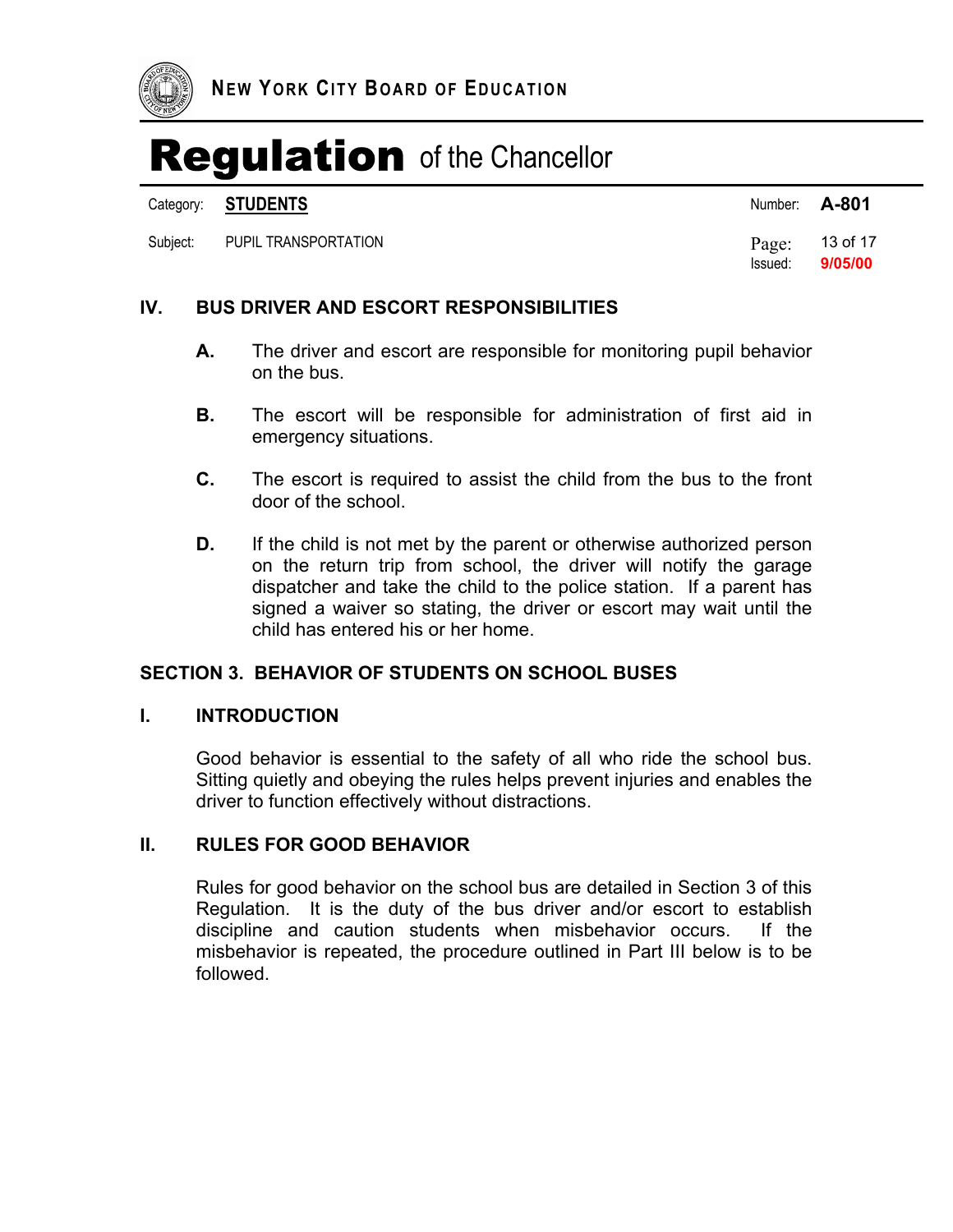

|          | Category: STUDENTS   | Number: <b>A-801</b> |                             |
|----------|----------------------|----------------------|-----------------------------|
| Subiect: | PUPIL TRANSPORTATION | Issued:              | Page: $14$ of 17<br>9/05/00 |

### **III. THE PROCEDURE REGARDING MISBEHAVIOR OF CHILDREN ON SCHOOL BUSES IS AS FOLLOWS:**

- **A.** The driver and/or escort shall first speak with the teacher about the child's misbehavior. The teacher shall discuss the problem with the child and with the parent.
- **B.** If the driver and/or escort is unable to speak to the teacher or if the child's behavior does not improve after intervention by the teacher, the driver or the bus company shall notify the principal of the school and/or the special education supervisor by letter, with a copy to the Office of Pupil Transportation (OPT) and, where appropriate, the District Administrator of Special Education (DASE).
- **C.** The Office of Pupil Transportation shall determine the precipitating causes for the misbehavior and whether the driver or escort contributed to the difficulty. If the driver or escort is at fault, the Office of Pupil Transportation shall contact the bus company to take appropriate actions; i.e., warning, transfer, suspension.
- **D.** If the causes are other than the above and the child's behavior threatens the physical safety of self or others, the principal or special education supervisor shall arrange for a conference with the parent and discuss methods for resolution, such as the parent independently taking the child to school.
- **E.** If an emergency threatens the safety of the child or others on the ride home in the afternoon and the principal or special education supervisor cannot be reached, the Director of the Office of Pupil Transportation can decide that the bus company is not to pick up the child the following day and shall so notify the parent. The principal or supervisor will then be contacted the next day to make a final decision on excluding the child from bus service for a longer period of time and shall so advise the parent.
- **F.** Only the principal or special education supervisor may temporarily bar a child from transportation if all else fails. The bus driver and/or escort have no authority to take disciplinary action. Drivers and/or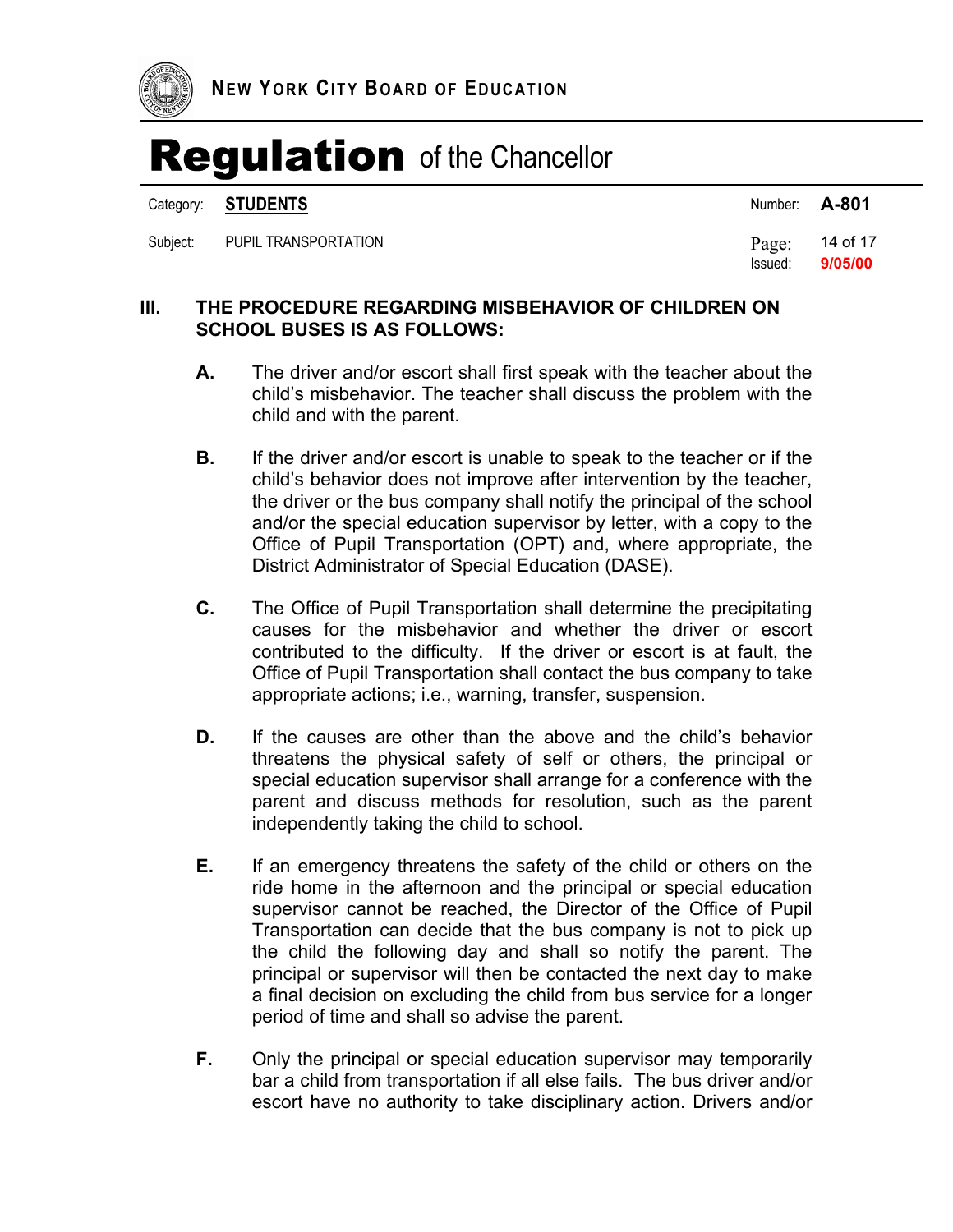

Category: **STUDENTS** Number: **A-801** 

Subject: PUPIL TRANSPORTATION **Page:** 15 of 17

Issued: **9/05/00** 

escorts may caution pupils, and if this is not effective, they are instructed to report the matter to the school principal or special education supervisor.

- **G.** The principal or special education supervisor shall arrange a conference with the parent, teacher, and other appropriate personnel to help resolve the problem and to arrange other means, if necessary, of getting the child to school. Exclusion from bus service does not mean suspension from school.
- **H.** A principal or special education supervisor should not exclude a pupil from bus service for any more than five consecutive days.

#### **SECTION 4. SCHOOL BUS SAFETY DRILLS**

Section 3623 of the State Education Law and Revised Section 156.3(h) of the Regulations of the Commissioner of Education require that school districts conduct at least three school bus drills per school year; the first during the first week of the fall term, the second between November 1 and December 31, and the third between March 1 and April 30.

#### **1. Drills on School Bus**

- 1.1 Section 3623 of the State Education Department and Revised Section 156.3(h) of the Regulations of the Commissioner of Education require drills on school buses including practice and instruction in the location, use and operation of the emergency door, fire extinguishers, first-aid equipment and windows as a means of escape in case of fire or accident.
	- 1.1.1 Drills shall also include instruction in safe entering and exiting procedures with specific emphasis on when and how to approach, board, disembark, and move away from the bus after disembarking.
	- 1.1.2 Each drill shall include specific instructions for pupils to advance at least ten (10) feet in front of the bus before crossing the highway after disembarking. Most importantly,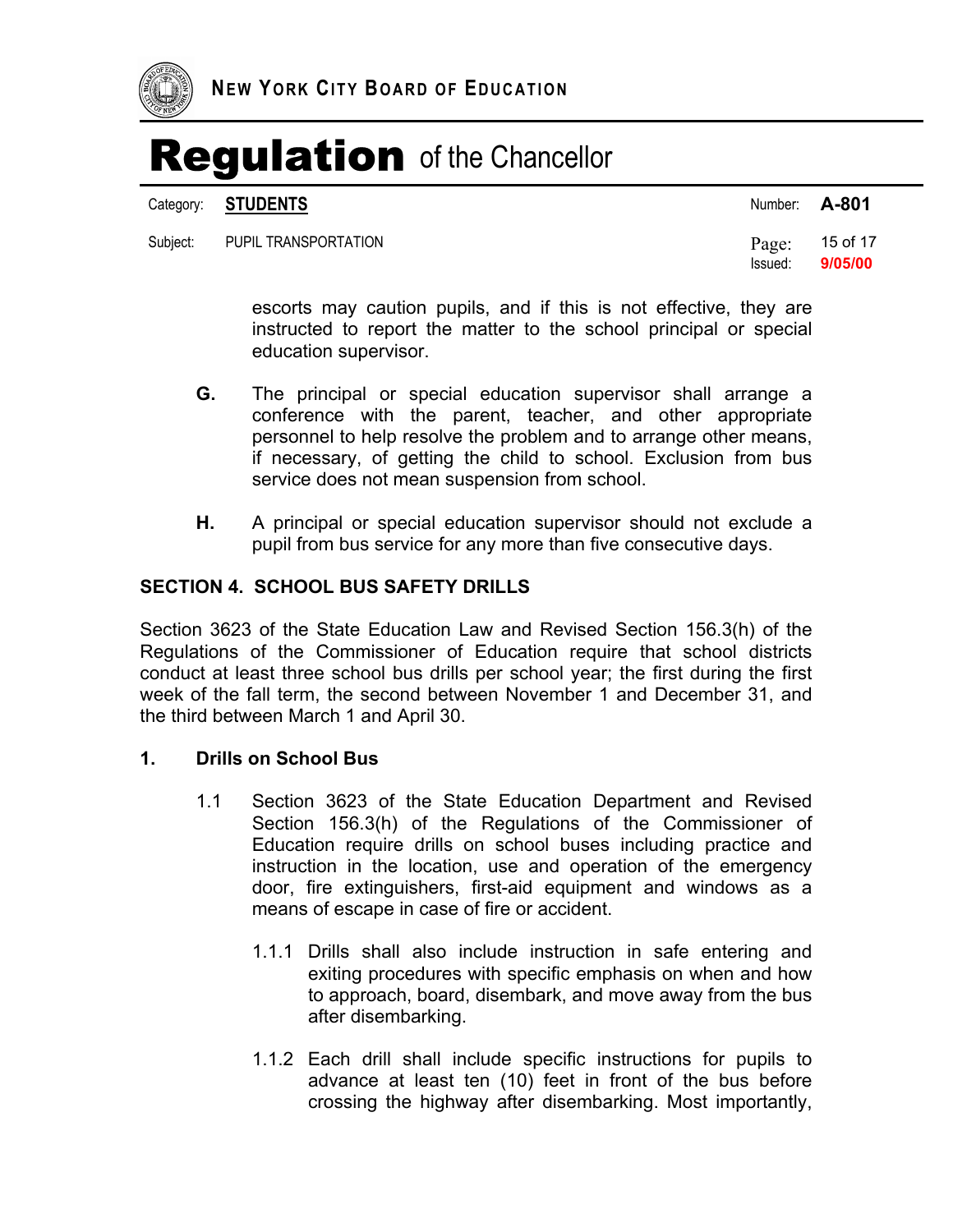

Category: **STUDENTS** 

#### Subject: PUPIL TRANSPORTATION **Page:** 16 of 17

| Number: | A-801 |
|---------|-------|
|---------|-------|

Issued: **9/05/00** 

after disembarking on New York City streets, pupils are to advance to the corner and a sufficient distance to make eye contact with the driver, before attempting to cautiously cross the street at the intersection.

- 1.1.3 Each drill shall emphasize specific hazards encountered by children during snow, ice, rain and other inclement weather including, but not necessarily limited to conditions where the driver has poor visibility, reduced vehicular control, and/or reduced hearing.
- 1.1.4 All such drills shall include instruction in the importance of orderly conduct by all school bus passengers with specific emphasis given to student discipline, rules and regulations promulgated by the Board of Education.
- 1.2 School bus drill instruction and the conduct of such drills shall be given by teachers.
- 1.3 While all pupils are required to participate in these drills, whether or not they are transported to school by bus, classroom instruction covering the content of drills may be provided as an option for those pupils who use buses only for field trips.
- 1.4 No drills shall be conducted when buses are on routes.

### **2. Date of Drills**

School bus drills must be conducted at least three times during the school year; the first during the first week of the fall term, the second between November 1 and December 31, and the third between March 1 and April 30.

#### **3. Certificates of Compliance**

On completion of the drills, certifications of compliance must be kept on file at the school.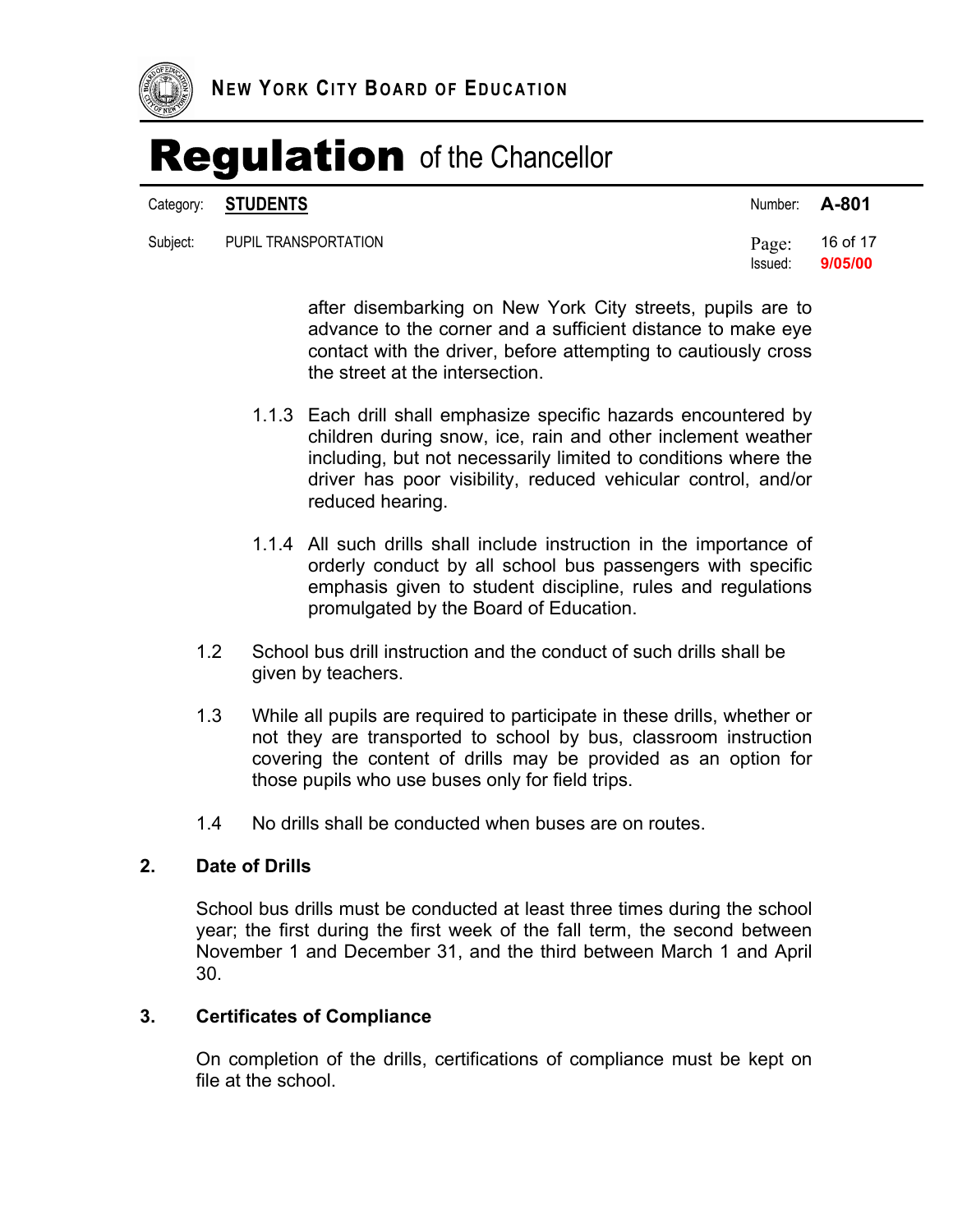

|          | Category: <b>STUDENTS</b> | Number: <b>A-801</b> |                             |
|----------|---------------------------|----------------------|-----------------------------|
| Subiect: | PUPIL TRANSPORTATION      | Issued:              | $Page: 17$ of 17<br>9/05/00 |

### **SECTION 5. INQUIRIES**

Inquiries pertaining to this Regulation should be addressed to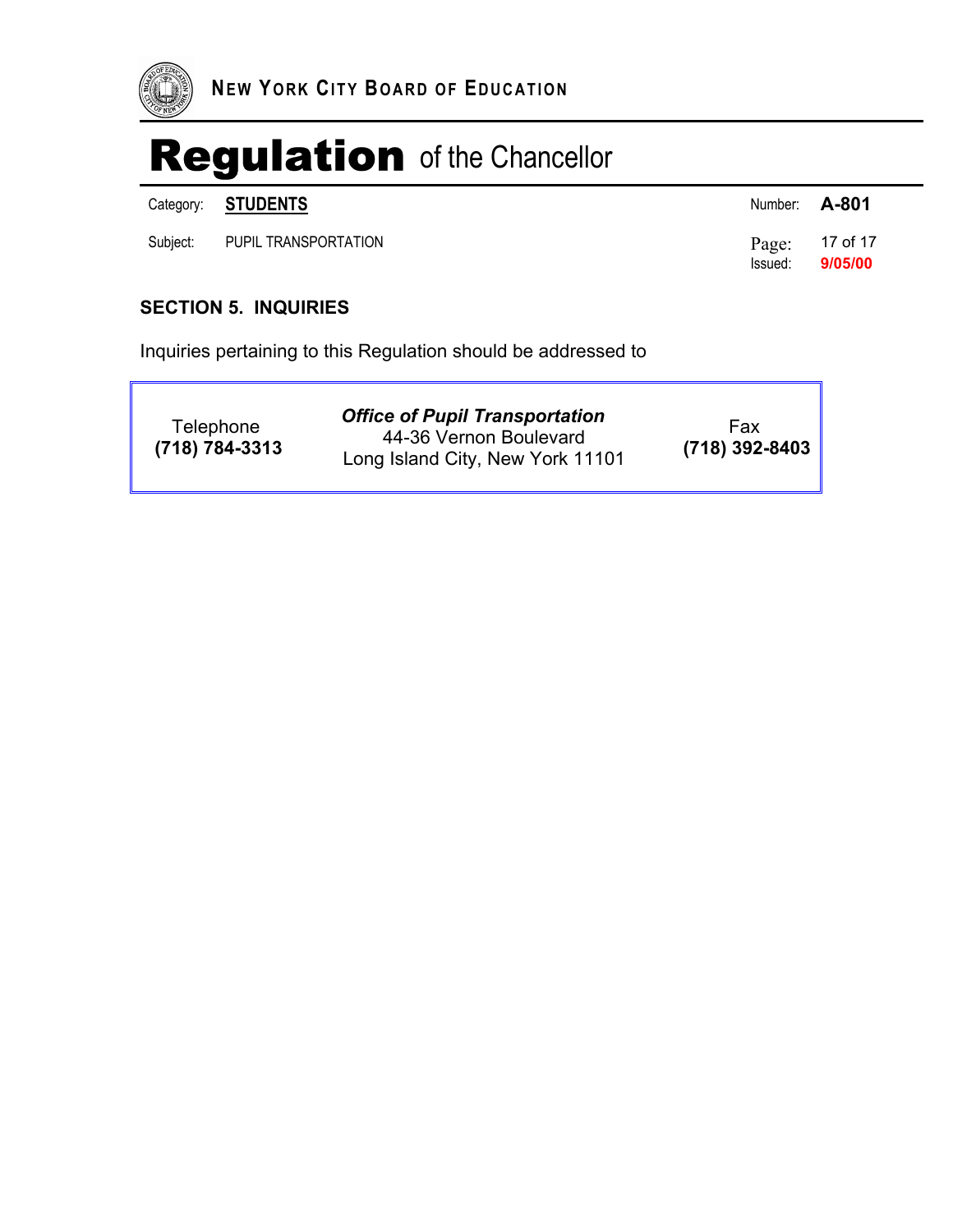### INSTRUCTIONS FOR SCHOOL BUS SAFETY DRILL

This instruction sheet is to assist teachers in conducting school bus safety drills. Buses may be assigned to each school in order to facilitate conducting the drill. Every child in the school is required to participate in the drill whether or not he/she regularly receives school bus transportation. Each class should be allotted thirty minutes to practice on the bus. The instructor provided during this drill can prepare all school children to act quickly and safely in an emergency.

### GUIDELINES FOR CONDUCTING SCHOOL BUS SAFETY DRILL

- 1. Explain the concept of an emergency; i.e., a dangerous situation requiring immediate action.
- 2. Review situations that would create an emergency fire, threat of explosion, accidents, and bus in an unsafe position.
- 3. Show the children how to evacuate the bus safely.
	- 3.1The teacher demonstrates how to open the rear emergency door by lifting the handle and pushing out), the operation of the emergency windows and the location of the overhead escape hatch. The teacher instructs the children to remember the location of the signs saying Emergency Escape Window" and "Emergency Door".
	- 3.2The operation of fire extinguishers and the use of the first aid equipment are simulated as part of the drill instruction.
- 4. Emphasize specific hazards encountered by the children during snow, ice and other inclement weather; i.e., slippery road conditions, poor visibility.
- 5. Emphasize the following safety rules.

### Boarding the Bus

- 5.1 Wait for the bus on the sidewalk. Do not step into the street.
- 5.2 Board the bus directly without pushing or shoving.
- 5.3 Use the handrail if provided.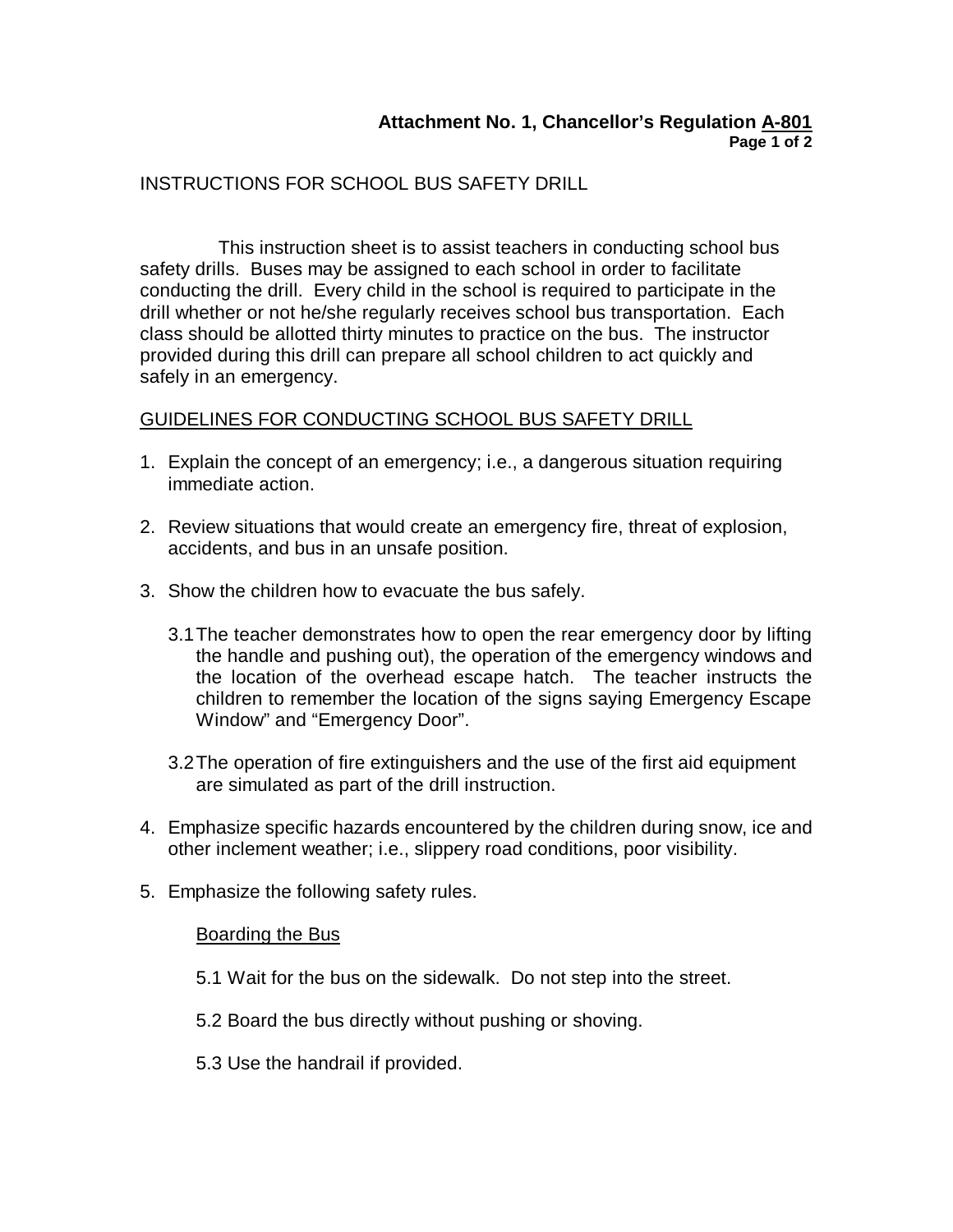#### **Attachment No.1, Chancellor's Regulation A-801** Page 2 of 2

### Orderly Conduct on the Bus

- 5.4 Remain orderly throughout the ride.
- 5.5 Talk quietly to your friends on the bus; do not shout or scream.
- 5.6 Keep hands, arms, legs, and heads inside the bus.
- 5.7 Do not throw objects out of the bus from the windows.
- 5.8 Behave considerately toward the other children.
- 5.9 Do not fight or wrestle on the bus.
- 5.10 Keep books and other objects out of the aisle.
- 5.11 Do not play with door handles or windows.

### Exiting the Bus

- 5.12 Walk directly to the sidewalk when you get off the bus.
- 5.13 If you must cross the street when you get off the bus, cross only at the corner after making eye contact with the driver. Cross at least ten feet in front of the bus. Be careful of oncoming traffic. Go directly to the opposite sidewalk.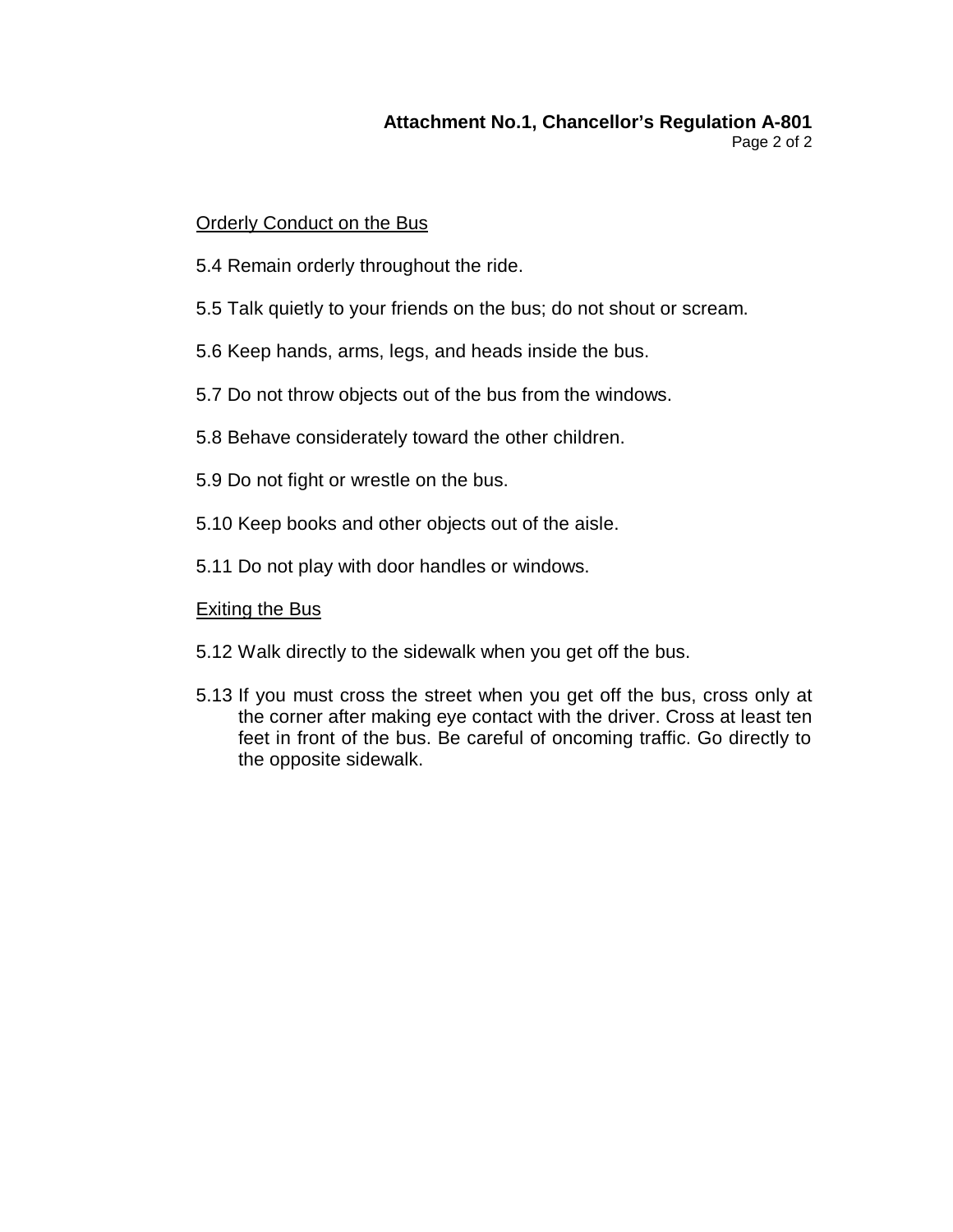## **CERTIFICATION**

General Instructions:

- 1. Print or type all information
- 2. Principal's name and signature must be entered on the form for it to be valid.
- 3. Retain one copy of form for school files and submit one copy to the contractor.
- 4. Drills must be held during the following periods:
	- 1<sup>st</sup> Drill Within the first 5 days of school
	- 2<sup>nd</sup> Drill Between 11/1 and 12/31
	- 3<sup>rd</sup> Drill Between 3/1 and 4/30